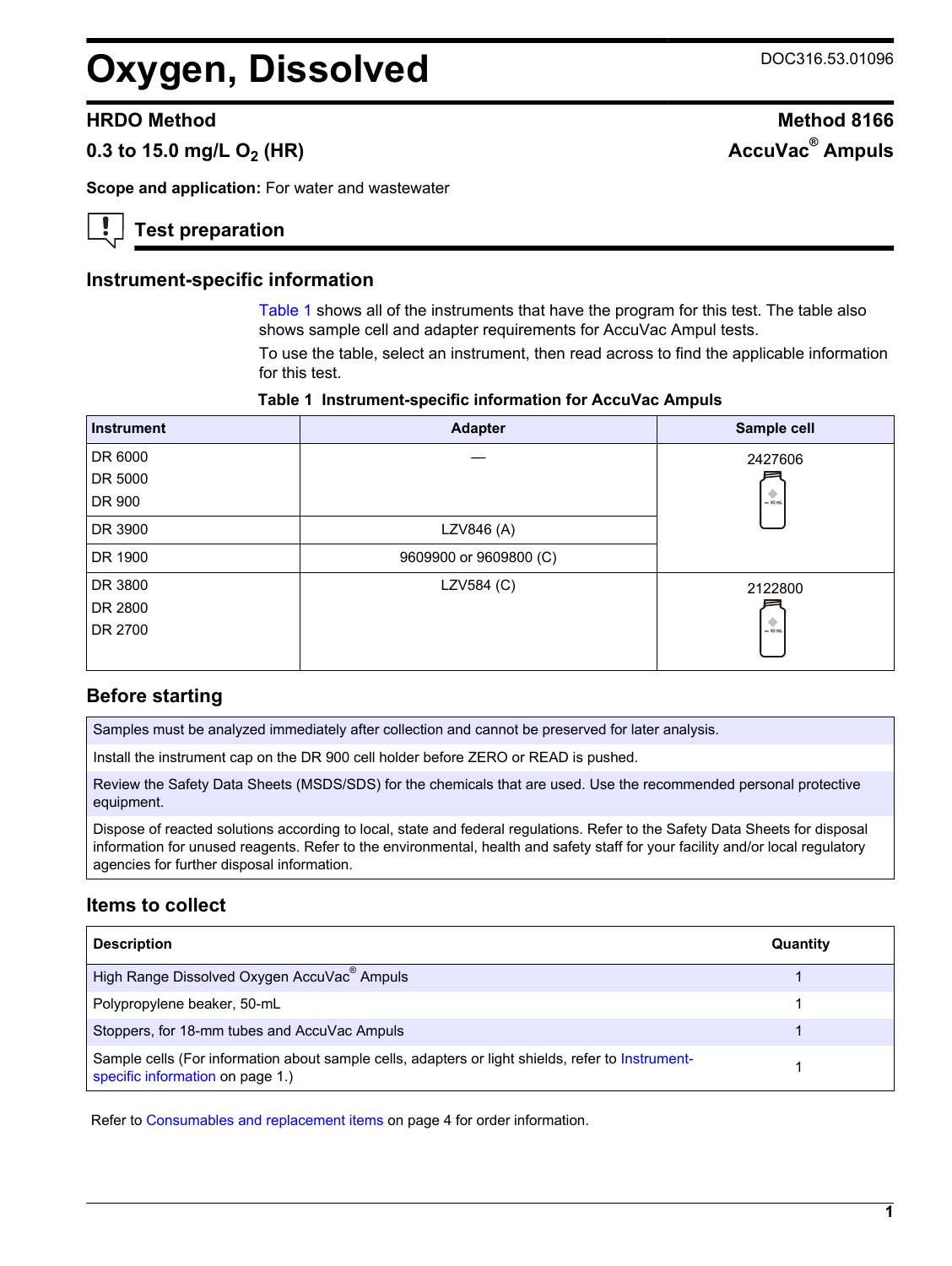# **Sample collection**

Good sample collection and handling techniques are important to get correct results. The dissolved oxygen content of the sample can change with depth, turbulence, temperature, sludge deposits, light, microbial action, mixing, travel time and other factors. A single dissolved oxygen test rarely reflects the accurate overall condition of a body of water. Several samples taken at different times, locations and depths are recommended for most reliable results.

The primary consideration with sample collection is to prevent contamination of the sample with atmospheric oxygen.

- Samples must be analyzed immediately after collection, although only a small error results if the reading on a capped ampule is taken several hours later. The absorbance will decrease by approximately 3% during the first hour and will not change significantly afterward.
- Make sure to put the cap on the ampule before the ampule is removed from the sample.

# **AccuVac® Ampul procedure**



**1.** Start program **445 Oxygen, Dis HR AV**. For information about sample cells, adapters or light shields, refer to [Instrument](#page-0-1)[specific information](#page-0-1) on page 1.

*Note: Although the program name can be different between instruments, the program number does not change.*



**2. Prepare the blank:** Fill the sample cell with 10 mL of sample.



**3.** Fill a blue Ampul cap with sample.



**4. Prepare the sample:** Collect at least 40 mL of sample in a 50-mL beaker. Fill the AccuVac Ampul with sample. Keep the tip immersed while the AccuVac Ampul fills completely.



**5.** Hold the AccuVac Ampul with the tip down. Immediately put the cap on the tip. The cap prevents contamination from atmospheric oxygen.



**6.** Shake the AccuVac Ampul for 30 seconds. A small quantity of undissolved reagent does not have an effect on the results.



**7.** Start the instrument timer. A 2-minute reaction time starts. The oxygen that has degassed during aspiration dissolves again and reacts.



**8.** When the timer expires, shake the AccuVac Ampul for 30 seconds. Let all of the bubbles dissipate before the next step.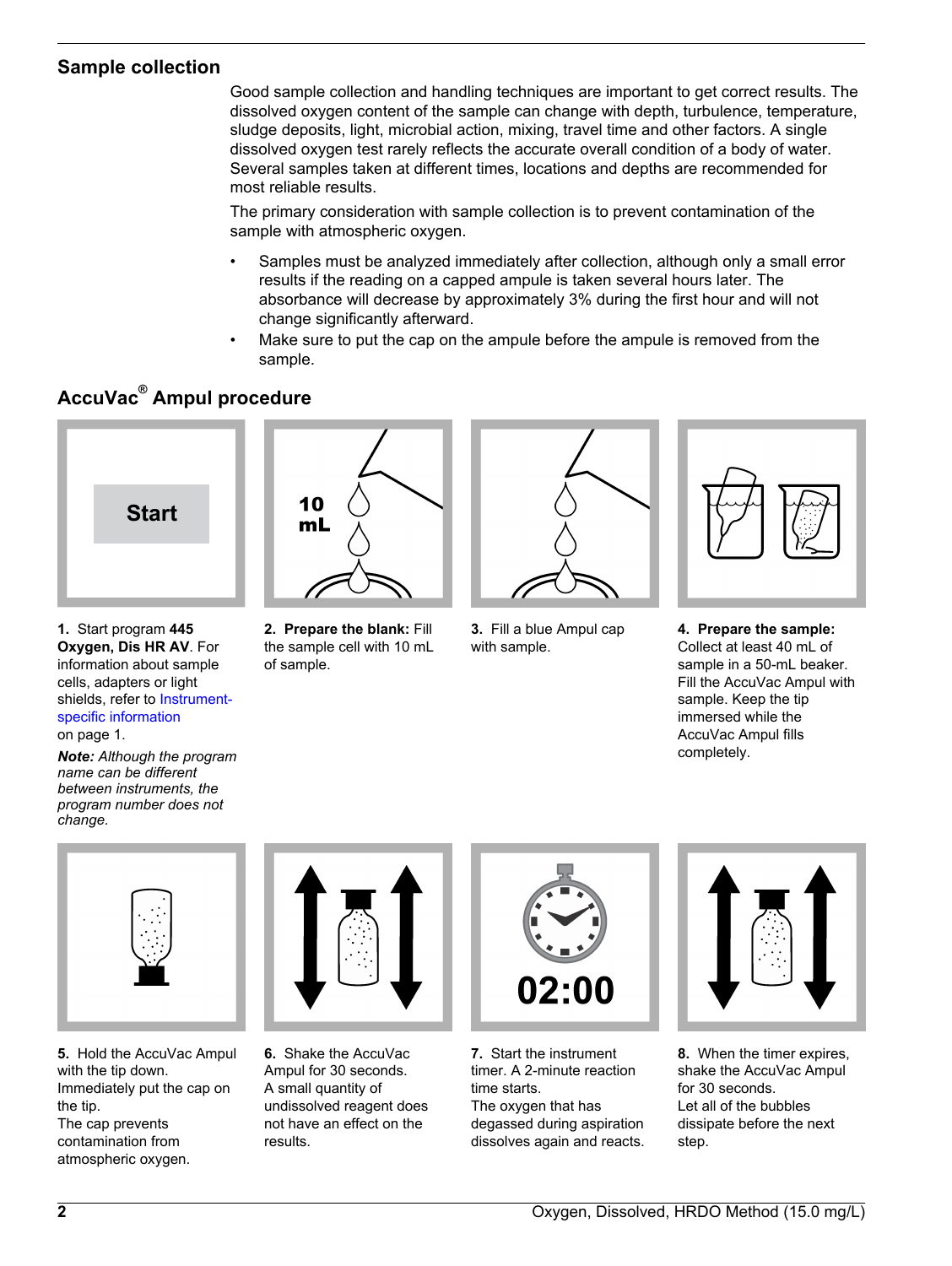

**9.** Clean the blank sample cell.



**13.** Insert the prepared sample AccuVac Ampul into the cell holder.

**14.** Push **READ**. Results show in mg/L  $O_2$ .

**10.** Insert the blank into the

**Read**

cell holder.

# **Interferences**

| Interfering substance   Interference level |                                                                                                                                                                                                                                                                                                        |
|--------------------------------------------|--------------------------------------------------------------------------------------------------------------------------------------------------------------------------------------------------------------------------------------------------------------------------------------------------------|
| $Cr^{3+}$                                  | More than 10 mg/L                                                                                                                                                                                                                                                                                      |
| $ Cu^{2+}$                                 | More than 10 mg/L                                                                                                                                                                                                                                                                                      |
| $Fe2+$                                     | More than 10 mg/L                                                                                                                                                                                                                                                                                      |
| $mg^{2+}$                                  | Magnesium in seawater causes a negative interference. If the sample contains more than 50%<br>seawater, the oxygen concentration obtained by this method will be 25% less than the true oxygen<br>concentration. If the sample contains less than 50% seawater, the interference will be less than 5%. |
| $\vert$ Mn <sup>2+</sup>                   | More than 10 mg/L                                                                                                                                                                                                                                                                                      |
| $Ni2+$                                     | More than 10 mg/L                                                                                                                                                                                                                                                                                      |
| NO <sub>2</sub>                            | More than 10 mg/L                                                                                                                                                                                                                                                                                      |

# **Accuracy check**

## **Comparison method**

To validate the test results, measure the concentration of the same sample with a dissolved oxygen meter or with a titrimetric method.

## **Method performance**

The method performance data that follows was derived from laboratory tests that were measured on a spectrophotometer during ideal test conditions. Users can get different results under different test conditions.

| Program | <b>Standard</b> | Precision (95% confidence interval) | <b>Sensitivity</b><br>Concentration change per 0.010 Abs change |
|---------|-----------------|-------------------------------------|-----------------------------------------------------------------|
| 445     | 6.7 mg/L $O2$   | 6.2–7.3 mg/L $O2$                   | 0.09 mg/L $O2$                                                  |



**11.** Push **ZERO**. The display shows  $0.0$  mg/L  $O<sub>2</sub>$ .



**12.** Clean the AccuVac Ampul.